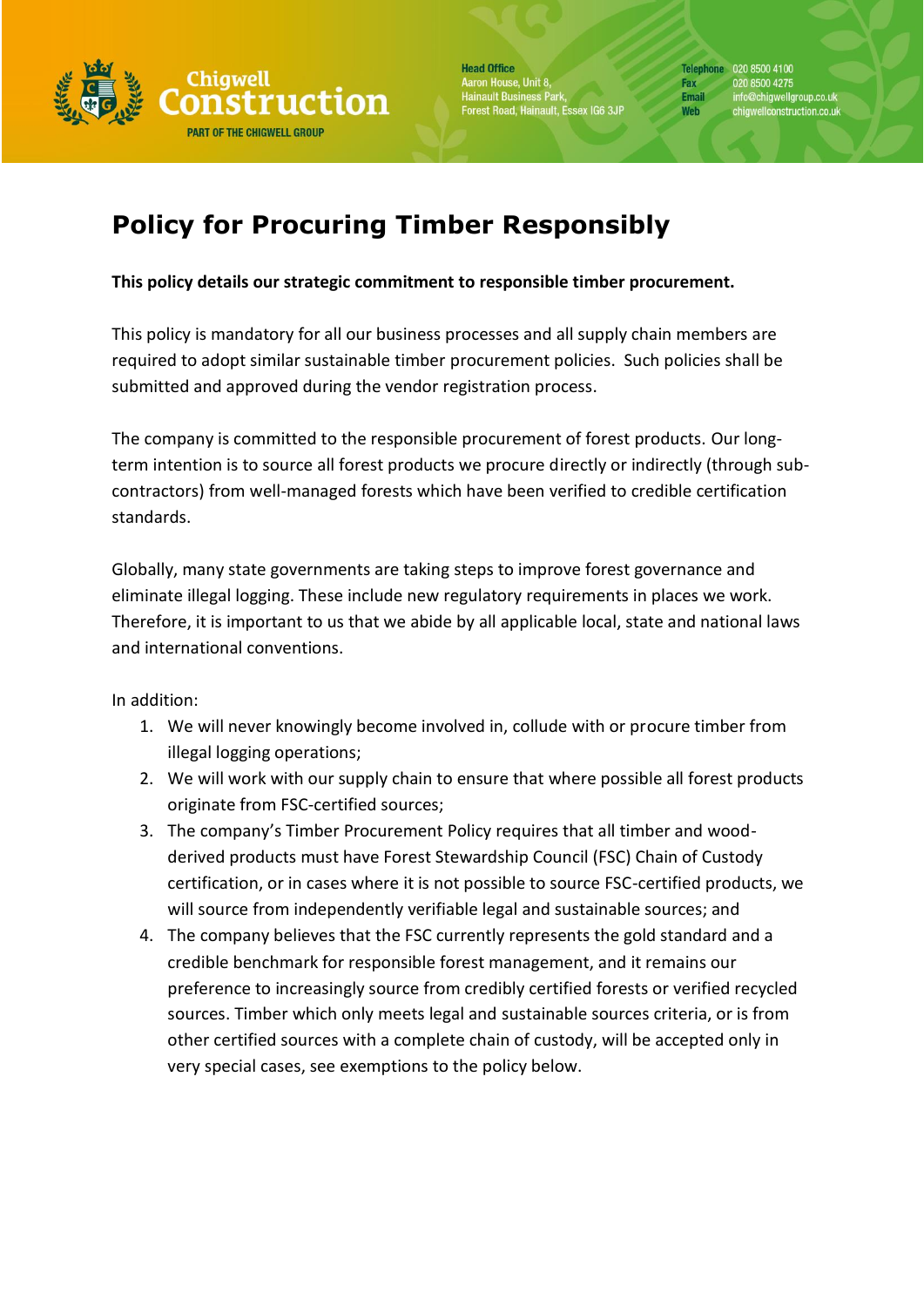

## **Supply chain sourced timber**

When requested, suppliers must be able to provide evidence to us that the wood or wood products they supply are from legal and sustainable sources. Note that for a source to be considered sustainable the legality criteria also have to be met.

In order to assist procurement personnel and suppliers, we have identified two types of evidence that will demonstrate the legality and sustainability of timber and timber products.

1. Type 1 evidence is independent certification of the timber and timber products by any of the forest certification schemes that meet the policy requirements and evidence these have been procured with a complete chain of custody for our use. FSC is by far the most robust and our preferred scheme. Others that may be considered are; Sustainable Forestry Initiative SFI, Canadian Standards Association scheme CSA and PEFC. (PEFC is an "umbrella scheme" which endorses national schemes. The Canadian scheme, CSA, and the North American, SFI, have been endorsed by PEFC.)

Please Note. For certain product groups and countries of origin (for example China, Central African countries, Indonesia, Russia, Brazil and Malaysia) we will only accept FSC-certified products.

2. Type 2 evidence is alternative documentary evidence that provides assurance that the source is legal and sustainable. For example, evidence of legal authority to harvest from the country of origin, evidence of payment of royalties or other fees via official records of payment, and so forth.

These two forms of evidence can be combined, for example when the forest of origin is certified, but the chain of custody is not.

## **Exemptions to the policy**

Only in situations where a particular type of product or timber species is needed and it is not possible to source FSC products will exceptions to the requirements be accepted. We will always take reasonable steps to ensure that the source is legal and sustainable and preference will be given to material from sources that are demonstrably in an active program to improve and certify forest management. Exemptions will only be permitted where authorised by the Supply Chain Director and Managing Director of the relevant business unit.